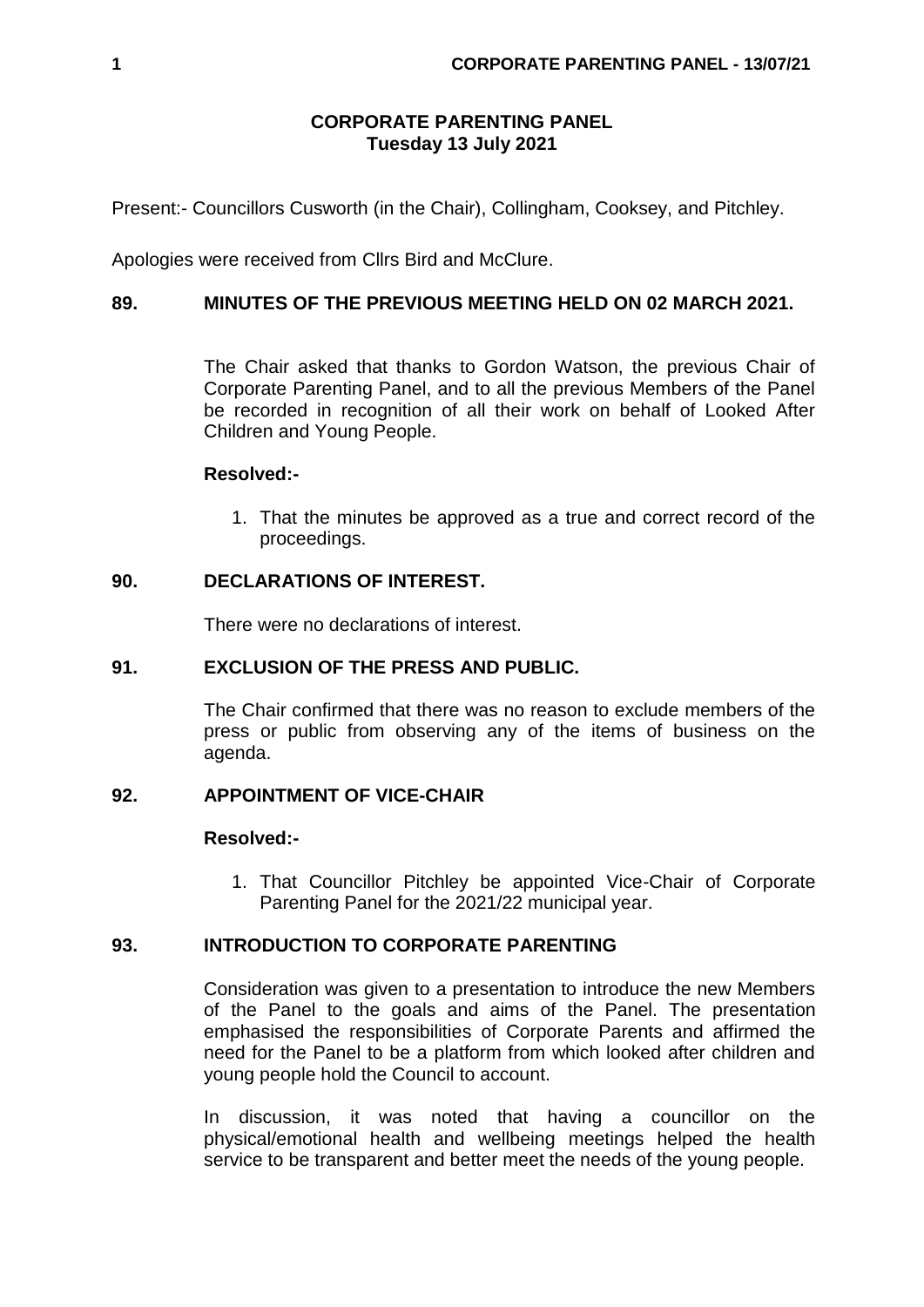It was noted that previously a councillor championed the various areas of the LAC lives, which was useful.

It was emphasised that the Panel should use the young people's language to be able to demonstrate what the service has done in response to the young people's requests.

It was noted that the Panel should also hold officers to account regarding their commitment to lowering the number of LAC who come into contact with the criminal justice system.

It was suggested that care leavers and care-experienced young people be involved in the Panel, its work, and its meetings.

It was further noted that the Panel can be a touchstone for areas where the Council needs to lobby on behalf of young people where there are policies that are not supporting the young people.

It was suggested that an upcoming item on the Virtual School would be welcome.

The statutory requirements aside, it was suggested that the prioritisation of questions and challenging needs to reflect the priorities of the young people and to allow the young people to feed their priorities into the Panel on a regular basis in an ongoing dialogue.

It was noted that the priority was to get the LAC Council involved in Panel meetings, even if that means changing the format of meetings to make them more accessible to the young people.

It was noted that the Looked After Children's Health team had structured their service evaluations using guiding questions supplied by the young people. It was suggested that this approach could be taken across the remit of the Panel – to ask the young people what they want the Panel to be and do.

It was further noted that ethnic minority populations are overrepresented in the demographics of the Looked After Children, and it would be useful to consider how the service might better support or involve these communities.

It was noted that prioritising the views of the young people was paramount, and that there was a secondary role for scrutiny as part of the Panel looking at the data together to find ways to improve.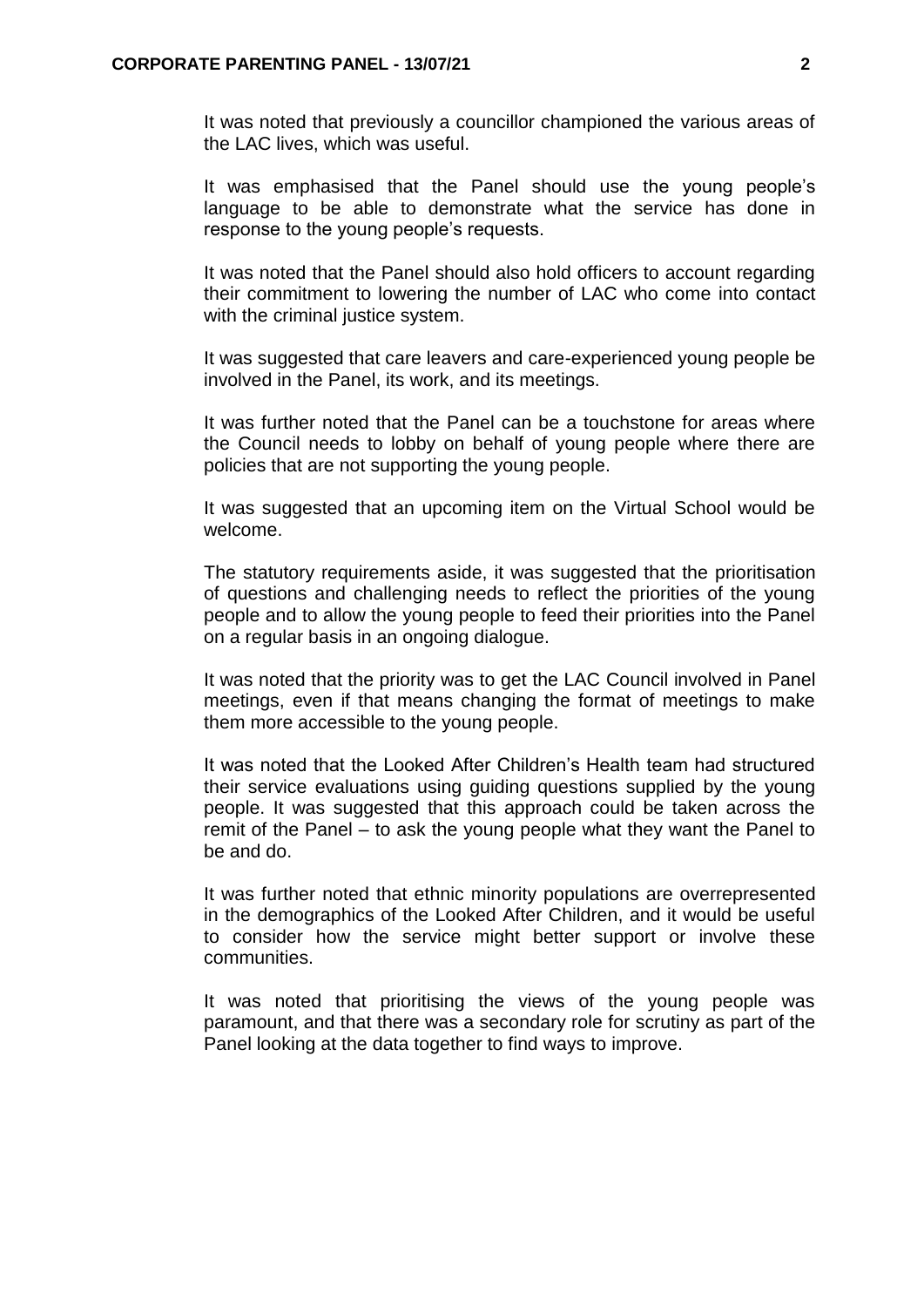It was noted that the meetings might need to be constructed in a different way, with less emphasis on formalities of the professional meeting. It was suggested that the Panel had the opportunity to find out what freedom and flexibility for engaging the young people was available to the Panel. It was suggested that informal settings can be as and even more effective than more formal settings.

It was further suggested that, to facilitate the access and engagement of the young people, the next meeting be held in person.

## **Resolved:-**

- 1. That the report be noted.
- 2. That a task and finish group undertake to review and refresh the Terms of Reference for the Corporate Parenting Panel with a view to developing a Corporate Parenting Strategy and engaging actively with the Looked After Children and Young People and Care Leavers in the future work of the Corporate Parenting Panel.

### **94. YOUNG PEOPLE'S PROMISES**

Consideration was given to a presentation regarding the nine Promises that the Looked After Children's Council had developed that they wanted the Corporate Parents to commit to doing for them and what each Promise means. The promises were offered for discussion in anticipation of the young people's reviewing them again in the autumn. It was noted that the promises had remained unchanged thus far and would be used to drive the Task and Finish group and inform the work of Corporate Parenting Panel and to measure its effectiveness in delivering those Promises.

#### **Resolved:-**

1. That the report be noted.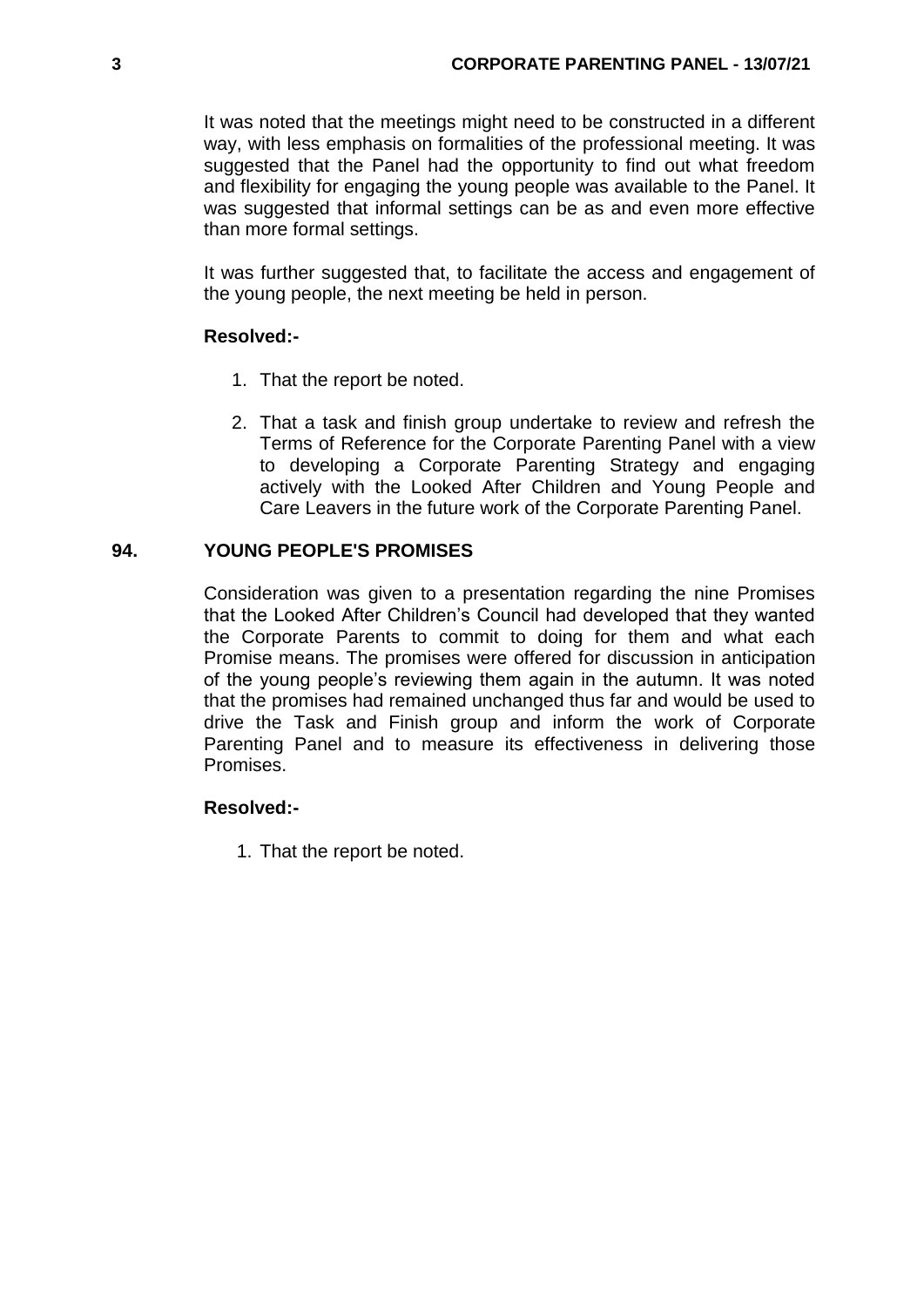#### **95. CORPORATE PARENTING PERFORMANCE REPORT**

Consideration was given to a report and presentation outlining performance data regarding Corporate Parenting. The presentation included various figures, including data regarding placement, education, health, and permanence related measures, as well as the trajectory of performance versus the previous year. Emphasis was placed on the elements reflected in the Efficiency Strategy.

In discussion, officers and partners offered clarification as to the exceptions or decreases in performance, which were attributed to the pandemic, for example, delays in health assessments or dental checks. 96-98% have been completed on time for the last few months for those who did not exercise their right not to have a health assessment if they do not want one. It was suggested that the outcome of the LAC Health pilot group work be brought to a later meeting of the Panel.

Members sought clarification around causes of delays in adoptions. It was noted that initial care and legal proceedings took longer last year than would have been desired. An early permanence plan can be used where appropriate. Some very young children can have adoption time extended because a child cannot be placed for adoption until a placement order is received. For sibling groups, the service can sometimes be tenacious about finding an adoptive family where that is appropriate. The adoptive family cannot be sought or the matching process begun until a placement order has been made.

Further clarification was sought around how Rotherham is performing in adoption in relation to other areas. The response from officers offered to reference and analyse the national information as soon as it is available in October. These figures were offered to be circulated as soon as they are available.

Members requested additional information regarding what would help expedite adoption or long-term placement for the percentage of young people for whom an adoptive or family placement would be suitable. The response for officers suggested that there is a real need for more longterm foster carers who are willing to foster older young people who are in challenging adolescent years. Members were encouraged to endeavour to raise the profile of fostering in Rotherham. The service needs Rotherham people who want to foster Rotherham children to register with the Council as foster carers, bringing their skills or being willing to learn new skills to foster these older and adolescent children.

#### **Resolved:-**

1. That the report be noted.